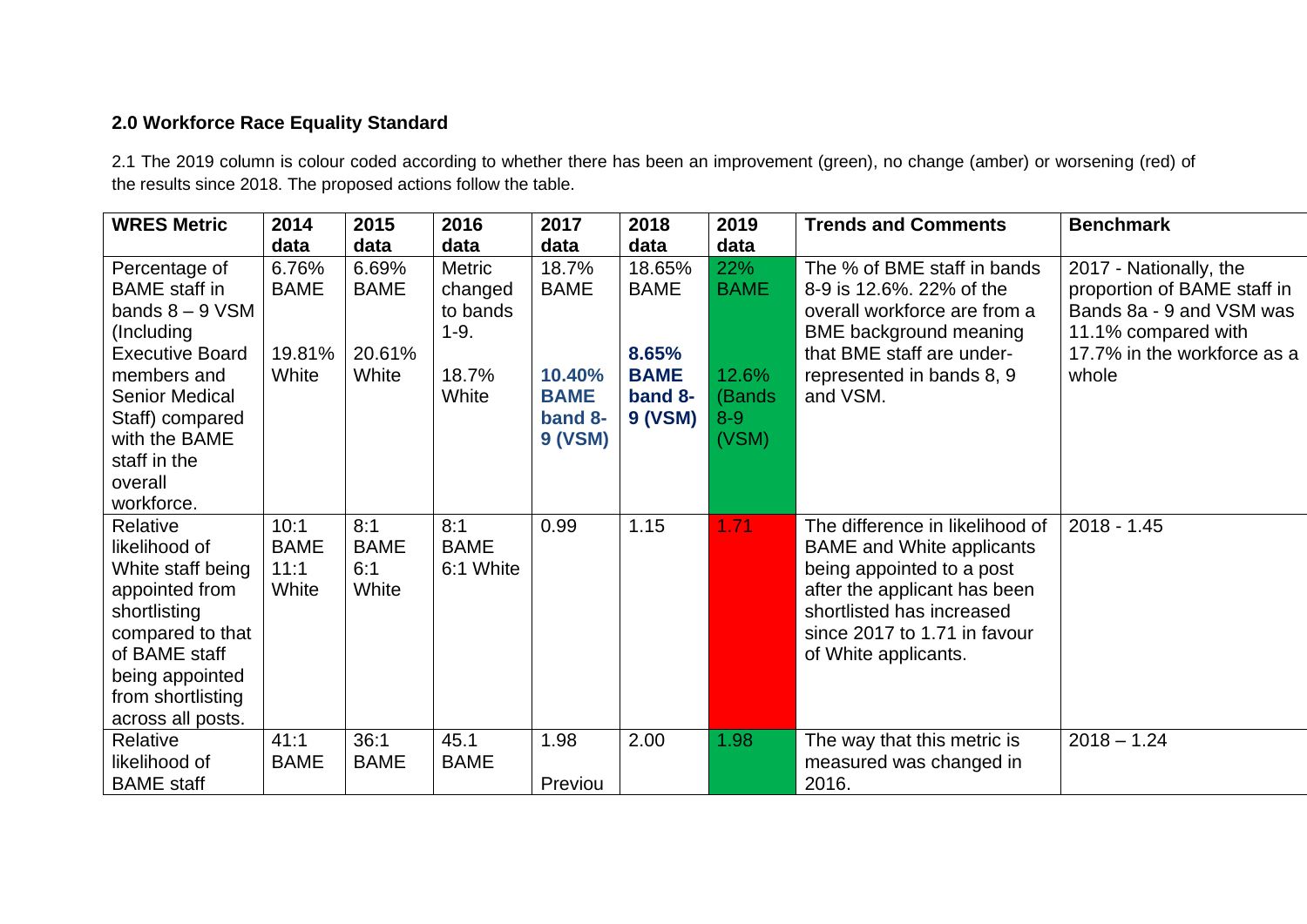| <b>WRES Metric</b>                                                                                                                                   | 2014                               | 2015                               | 2016                               | 2017                                                                                                                      | 2018                                     | 2019                                   | <b>Trends and Comments</b>                                                                                                                                                                              | <b>Benchmark</b>         |
|------------------------------------------------------------------------------------------------------------------------------------------------------|------------------------------------|------------------------------------|------------------------------------|---------------------------------------------------------------------------------------------------------------------------|------------------------------------------|----------------------------------------|---------------------------------------------------------------------------------------------------------------------------------------------------------------------------------------------------------|--------------------------|
|                                                                                                                                                      | data                               | data                               | data                               | data                                                                                                                      | data                                     | data                                   |                                                                                                                                                                                                         |                          |
| entering the<br>formal<br>disciplinary<br>process,<br>compared to that<br>of White staff<br>entering the<br>formal<br>disciplinary<br>investigation. | 56:1<br>White                      | 44:1<br>White                      | 49:1<br>White                      | s metric<br>method:<br>44:1<br><b>BAME</b><br>88:1<br>White<br>Last 6<br>months<br>138:1<br><b>BAME</b><br>215:1<br>White |                                          |                                        | BAME staff are just less than<br>twice as likely to enter a<br>formal disciplinary process.                                                                                                             |                          |
| Relative<br>likelihood of<br><b>BAME</b> staff<br>accessing non-<br>mandatory<br>training and CPD<br>as compared to<br>White staff                   | 1:1<br><b>BAME</b><br>1:1<br>White | 1:1<br><b>BAME</b><br>1:1<br>White | 1:1<br><b>BAME</b><br>1:1 White    | 1.05                                                                                                                      | 1.04                                     | 1.00                                   | There is no difference in the<br>likelihood of BAME staff<br>accessing training compared<br>with White staff.                                                                                           | $2018 - 1.15$            |
| Percentage of<br>staff<br>experiencing<br>harassment,<br>bullying or abuse<br>from patients,<br>relatives or the                                     |                                    | 31%<br><b>BAME</b><br>25%<br>White | 30%<br><b>BAME</b><br>27%<br>White | 27.72%<br><b>BAME</b><br>27.97%<br>White                                                                                  | 28.71%<br><b>BAME</b><br>28.13%<br>White | 30.1%<br><b>BAME</b><br>25.2%<br>White | The gap between BAME staff<br>and White staff reporting<br>having experienced<br>harassment, bullying or<br>abuse from patients, relatives<br>or the public has reduced<br>over the time period from 6% | 2018 - 29% of BAME staff |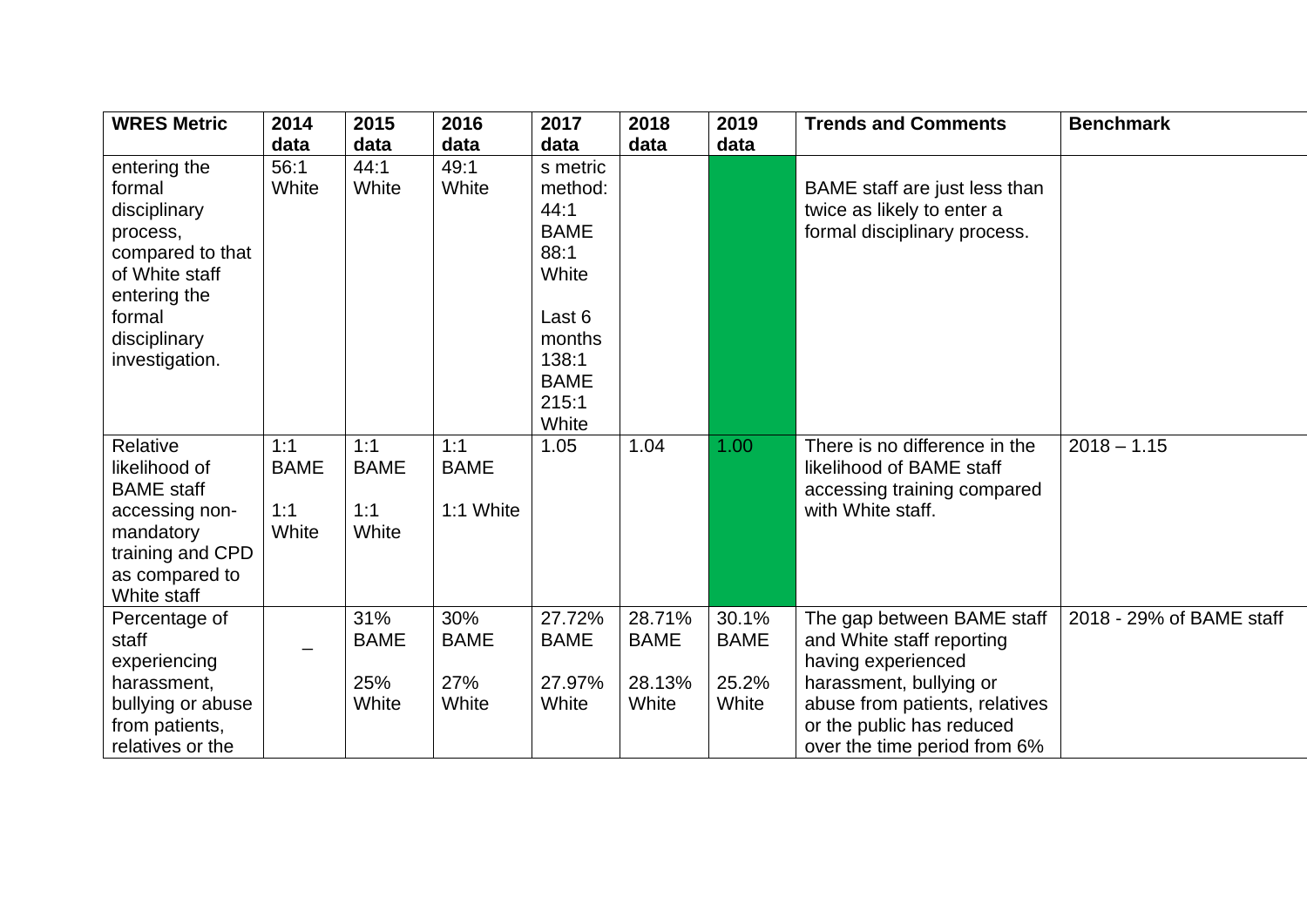| <b>WRES Metric</b>    | 2014        | 2015        | 2016        | 2017        | 2018        | 2019        | <b>Trends and Comments</b>                             | <b>Benchmark</b> |
|-----------------------|-------------|-------------|-------------|-------------|-------------|-------------|--------------------------------------------------------|------------------|
|                       | data        | data        | data        | data        | data        | data        |                                                        |                  |
| public in the past    |             | 6%          | 3%          | 0.25%       | 0.58%       | 4.9%        | more BAME staff having                                 |                  |
| 12 months.            |             | differen    | difference  | differen    |             |             | experienced it to 3% and to                            |                  |
|                       |             | ce          |             | ce          |             |             | 0.58 in 2018. However the                              |                  |
|                       |             |             |             |             |             |             | difference has increased in                            |                  |
|                       |             |             |             |             |             |             | 2018 to just below the                                 |                  |
|                       |             |             |             |             |             |             | benchmark average at 4.9%                              |                  |
| Percentage of         | 21%         | 23%         | 24%         | 24.16%      | 24.26%      | 27.7%       | There has been an increase                             | 2018 - 28% BAME  |
| staff                 | <b>BAME</b> | <b>BAME</b> | <b>BAME</b> | <b>BAME</b> | <b>BAME</b> | <b>BAME</b> | of 2.8% in the gap between                             |                  |
| experiencing          |             |             |             |             |             |             | <b>BAME</b> and White staff                            |                  |
| harassment,           | 17%         | 19%         | 19%         | 20.20%      | 19.83%      | 20.5%       | responses to this question in                          |                  |
| bullying or abuse     | White       | White       | White       | White       | White       | White       | 2018 which is now above the                            |                  |
| from staff in the     |             |             |             |             |             |             | national average.                                      |                  |
| past 12 months.       | 4%          | 4%          | 5%          | 3.96%       | 4.4%        | 7.2%        |                                                        |                  |
|                       | differen    | differen    | difference  | differen    | differen    | differen    |                                                        |                  |
|                       | <b>ce</b>   | ce          |             | <b>ce</b>   | ce          | ce          |                                                        |                  |
| Percentage            | 70%         | 78%         | 68%         | 66.41%      | 65.89%      | 58.4%       | The number of BAME staff                               | 2018 - 72% BAME  |
| believing that        | <b>BAME</b> | <b>BAME</b> | <b>BAME</b> | <b>BAME</b> | <b>BAME</b> | <b>BAME</b> | answering yes to this                                  |                  |
| <b>Trust provides</b> |             |             |             |             |             |             | question has decreased by                              |                  |
| equal                 | 93%         | 87%         | 88%         | 84.64%      | 85.36%      | 86.7%       | 7.49% since 2018. The Trust                            |                  |
| opportunities for     | White       | White       | White       | White       | White       | White       | is 17.8% below the national                            |                  |
| career                |             |             |             |             |             |             | benchmark for BAME staffs'                             |                  |
| progression and       |             |             |             |             |             |             | answer to this question. The                           |                  |
| promotion.            | 23%         | 9%          | 20%         | 18.23%      | 19.47%      | 28.3%       | difference between BAME<br>and White staffs' answer to |                  |
|                       | differen    | differen    | difference  | differen    | differen    | differen    |                                                        |                  |
|                       | ce          | ce          |             | ce          | ce          | ce.         | this question is 16.8% higher<br>than the national     |                  |
|                       |             |             |             |             |             |             |                                                        |                  |
|                       |             |             |             |             |             |             | benchmarked average.                                   |                  |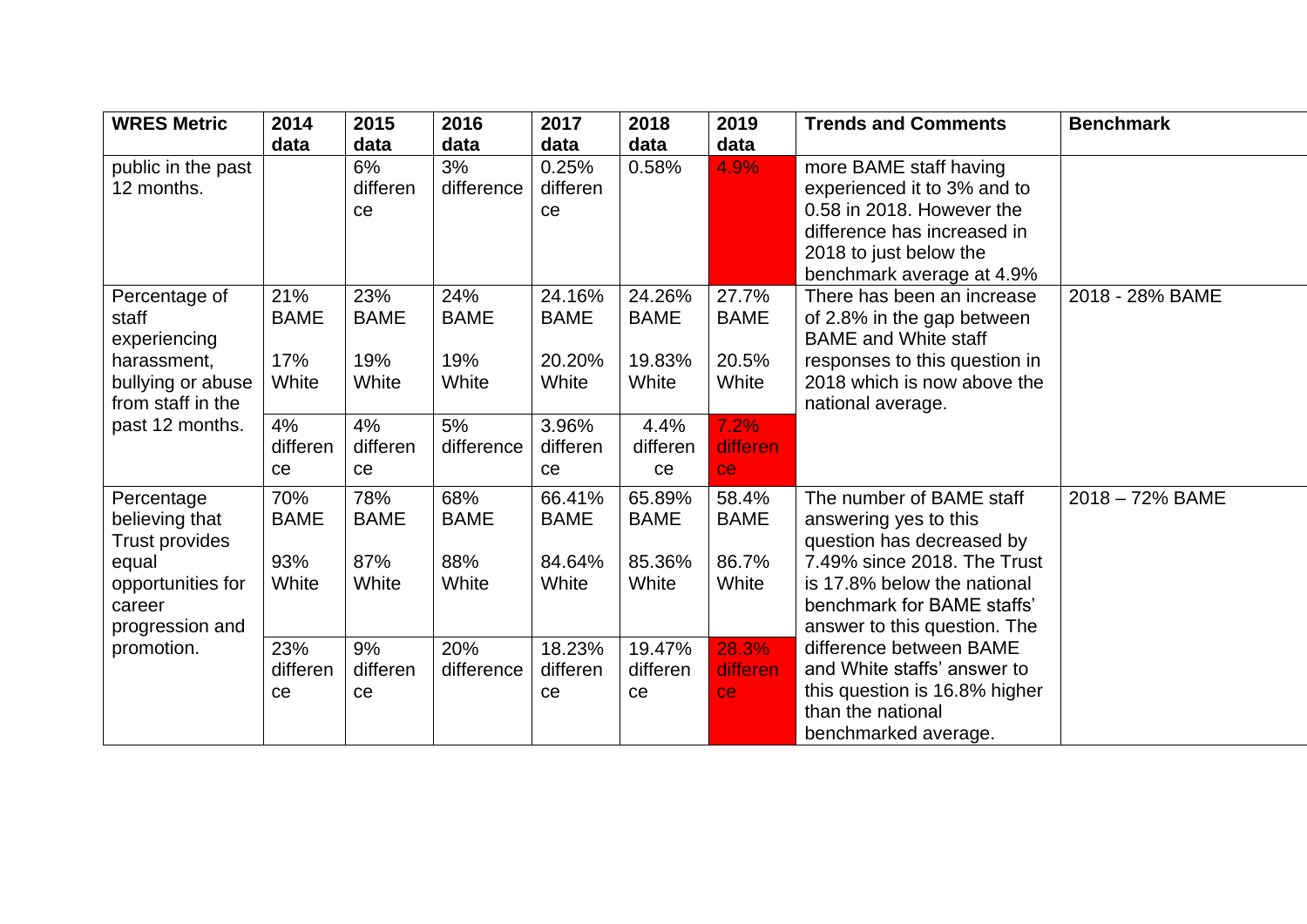| <b>WRES Metric</b> | 2014        | 2015        | 2016        | 2017        | 2018        | 2019        | <b>Trends and Comments</b>    | <b>Benchmark</b> |
|--------------------|-------------|-------------|-------------|-------------|-------------|-------------|-------------------------------|------------------|
|                    | data        | data        | data        | data        | data        | data        |                               |                  |
| In the last 12     | 41%         | 25%         | 16%         | 15.85%      | 20.10%      | 16.1%       | The gap has decreased in      | 2018 - 15% BAME  |
| months have you    | <b>BAME</b> | <b>BAME</b> | <b>BAME</b> | <b>BAME</b> | <b>BAME</b> | <b>BAME</b> | 2018. The difference          |                  |
| personally         |             |             |             |             |             |             | between ethnic groups         |                  |
| experienced        | 11%         | 9%          | 5%          | 7.52%       | 6.6%        | 5.6%        | responses is 10.5%. The       |                  |
| discrimination at  | White       | White       | White       | White       | White       | White       | national benchmark            |                  |
| work from any of   |             |             |             |             |             |             | responses were 12.8% for      |                  |
| the following?     | 30 %        | 16%         | 11%         | 8%          | 13.5%       | 10.5%       | BAME staff and 5.6% for       |                  |
| Manager / Team     | differen    | differen    | difference  | differen    | differen    | differen    | White staff which is a        |                  |
| Leader or other    | <b>ce</b>   | ce          |             | ce          | ce          | ce.         | difference in response by     |                  |
| colleagues.        |             |             |             |             |             |             | ethnic group of 7.2%          |                  |
|                    |             |             |             |             |             |             | meaning the Trust is 3.3%     |                  |
|                    |             |             |             |             |             |             | above the benchmark.          |                  |
| Percentage         | 6.25%       | 7.7%        | 8.3%        | $-10.3%$    | $-18.6%$    | $-22.8%$    | 13.3% of the Board members    | $2018 - 7%$      |
| difference         | <b>BAME</b> | <b>BAME</b> | <b>BAME</b> | <b>BAME</b> | <b>BAME</b> |             | have 'ethnicity unknown'      |                  |
| between the        |             |             |             |             |             |             | within their ethnicity field. |                  |
| organisations'     |             |             |             | $-10.5\%$   | $-0.1%$     |             |                               |                  |
| Board voting       |             |             |             | White       | White       |             |                               |                  |
| membership and     |             |             |             |             |             |             |                               |                  |
| its overall        |             |             |             |             | $-18.6%$    |             |                               |                  |
| workforce.         |             |             |             |             |             |             |                               |                  |
|                    |             |             |             |             |             |             |                               |                  |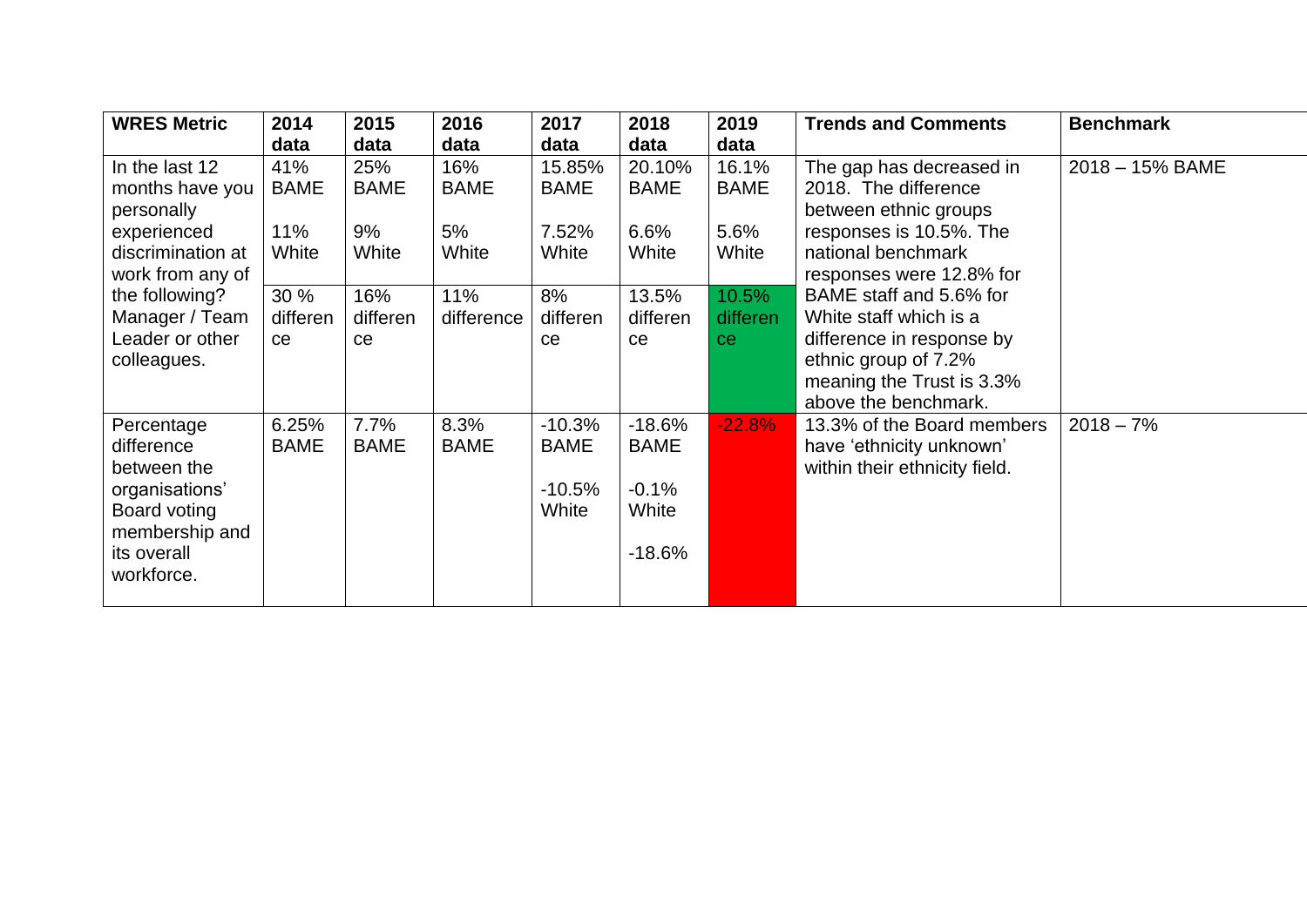## **2.2 Proposed Actions**

The following actions are proposed to respond to these findings. Many of them are already agreed and underway as a result of the National WRES Team visit in 2018 and the EDI Workforce Strategy.

|    | <b>Proposed Action</b>                                                                                                                                                                                                                                                                                                                                                                                                                                                                           | <b>Timescale for</b>                                                                      |
|----|--------------------------------------------------------------------------------------------------------------------------------------------------------------------------------------------------------------------------------------------------------------------------------------------------------------------------------------------------------------------------------------------------------------------------------------------------------------------------------------------------|-------------------------------------------------------------------------------------------|
|    |                                                                                                                                                                                                                                                                                                                                                                                                                                                                                                  | <b>Completion</b>                                                                         |
| 1. | The positive increase in BAME staff in bands 8a and above should be celebrated. BAME staff in these                                                                                                                                                                                                                                                                                                                                                                                              | October 2020                                                                              |
|    | roles will be encouraged to share their stories as role models throughout the year.                                                                                                                                                                                                                                                                                                                                                                                                              |                                                                                           |
| 2. | Include the updated WRES and WDES data in the recruitment and selection training along with key<br>messages about bias and its impact.                                                                                                                                                                                                                                                                                                                                                           | January 2020                                                                              |
| 3. | Assess the BAME representation on 8a and above recruitment panel pilots and review the impact of                                                                                                                                                                                                                                                                                                                                                                                                 | <b>July 2020</b>                                                                          |
|    | that on the appointment after shortlisting figures.                                                                                                                                                                                                                                                                                                                                                                                                                                              |                                                                                           |
| 4. | Review the disciplinary and grievance data alongside the data collected from Bullying and Harassment<br>Support Officers to identify themes and trends and to look at the impact that the work carried out in<br>2018 and 2019 to address the data has had. Develop actions as a result of that data.                                                                                                                                                                                            | February 2020                                                                             |
| 5. | Invite the COO to the Employee Relation weekly review meetings to review the disciplinary cases<br>being raised and support the triaging process.                                                                                                                                                                                                                                                                                                                                                | August 2019                                                                               |
| 6. | Promote the work of the Wellbeing @ Work Team to ensure staff are aware of the support that is<br>available to them when experiencing bullying, harassment and abuse.<br>Respond to the crowdsourcing priorities identified in the last engagement programme.<br>Triangulate data from bullying and harassment support officers, disciplinary and grievances,<br>Freedom to Speak Up and Risk Reporting to identify bullying and harassment hotspots to target the<br>training and focus groups. | These actions are<br>ongoing and the<br>effectiveness will<br>be reviewed in May<br>2020. |
| 7. | Further exploration into the outcome of the metric that asks BAME staff whether they consider the<br>Trust to promote equal opportunities to career progression and promotion is required. This will include:<br>Staff focus groups.<br>Analysis of what opportunities for career progression have taken place in the last 2 years and<br>what the outcome of that recruitment process has been and develop an appropriate response.                                                             | April 2020                                                                                |
| 8. | Work to ensure that the number of unknown demographic categories in the Board's ESR profile                                                                                                                                                                                                                                                                                                                                                                                                      |                                                                                           |